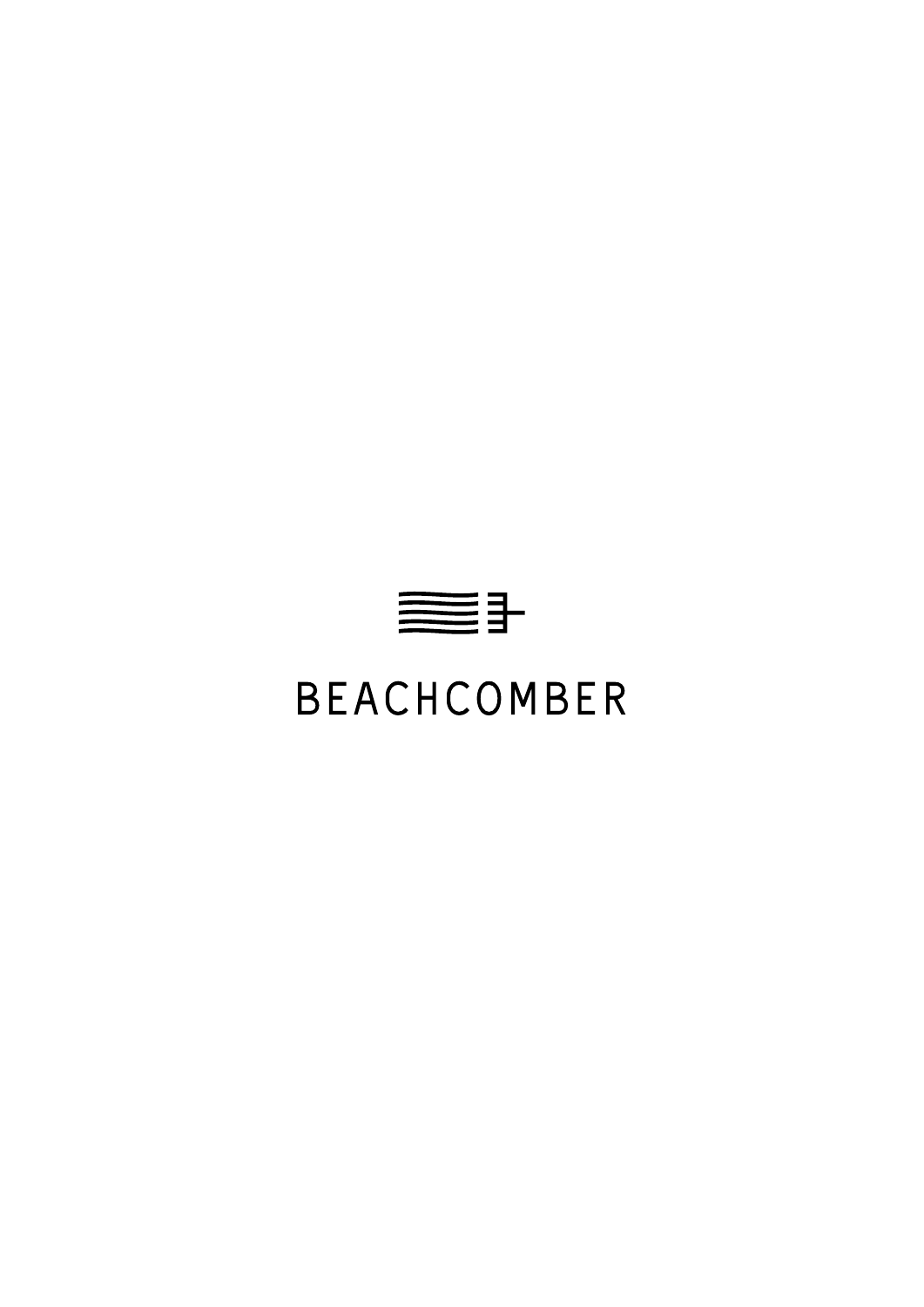# Signature Wraps

| Falafel wrap                                                              | 9,00  |
|---------------------------------------------------------------------------|-------|
| Chickpeas, tahini, yogurt cream. Served with green leaf salad.            |       |
| Chicken Tortilla Wrap                                                     | 12,00 |
| Chicken thigh, caesar sauce, bacon. Served with v shape fries.            |       |
| <b>Beef Sando</b>                                                         | 14,00 |
| Deep fried beef mange may elaw sripsha srea. Canyad with green loaf salad |       |

Deep fried beef, mango mayo slaw, sriracha crea. Served with green leaf salad.

# Bao Buns

| Beef Bao                                                         | 10,00 |
|------------------------------------------------------------------|-------|
| Teriyaki sauce, green cabbage & carrot                           |       |
| Shrimp Bao                                                       | 10,00 |
| Tempura shrimp, sweet pickled veggies, sriracha mayo & coriander |       |
| Veggie Bao                                                       | 7,00  |
| With veggies cooked in hoisin sauce, red onion & coriander       |       |

# Sandwiches

| Club Sandwich                                                                         | 11,00 |
|---------------------------------------------------------------------------------------|-------|
| Chicken with light curry mayo, gouda cheese, bacon, iceberg, tomato, egg, served with |       |
| skin on french fries                                                                  |       |
| Toast                                                                                 | 3,50  |
| With ham or turkey, double cheese & tomato                                            |       |
| Italian Pinsa                                                                         | 11,00 |
| Stone-baked flat bread with Napoli sauce, basil pesto & mozzarella                    |       |
| <b>Greek Pinsa</b>                                                                    | 11,00 |
| With feta cheese, olives, green pepper, red onion & tomato sauce                      |       |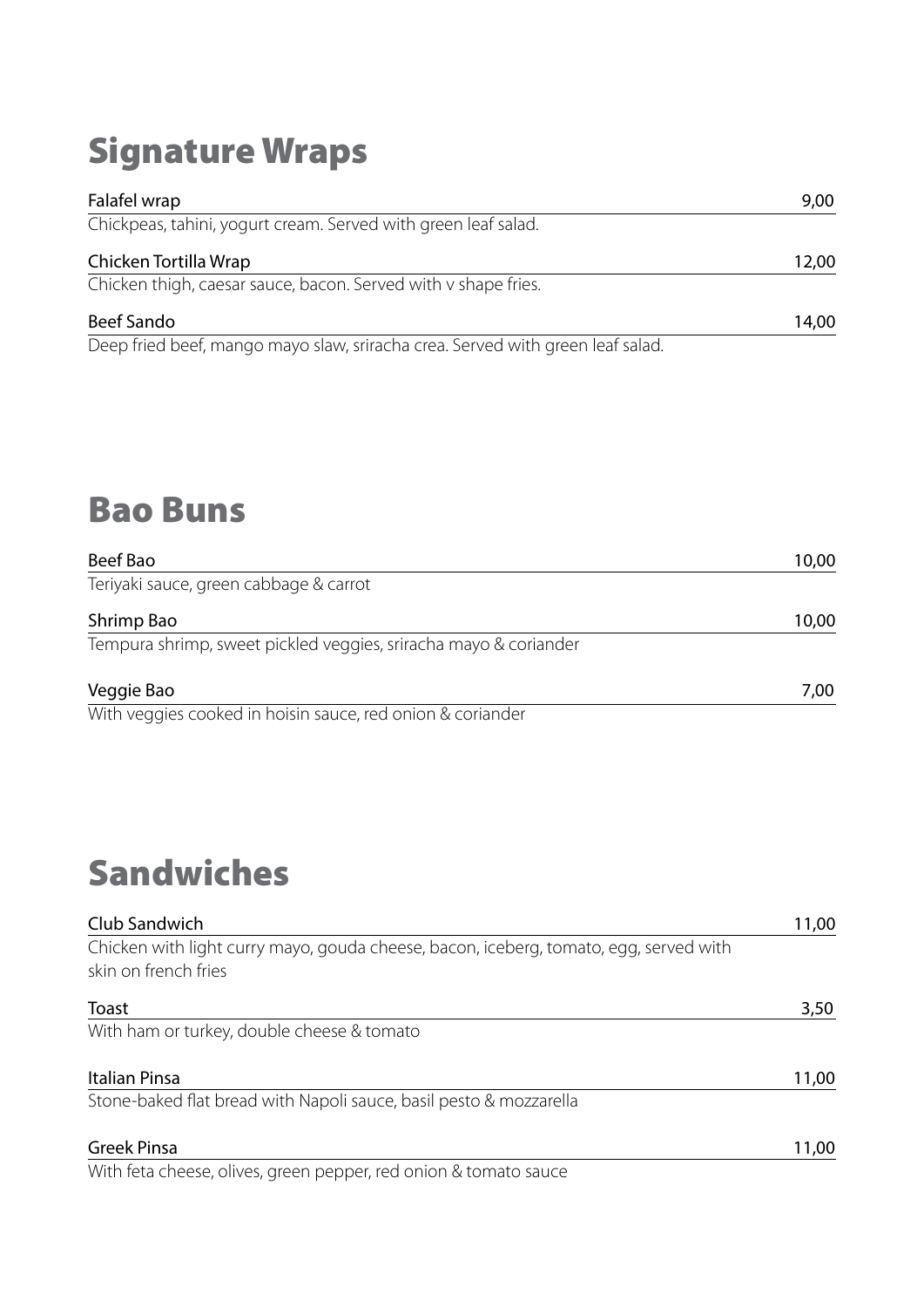# Burgers

| <b>Beef Burger</b>                                                                      | 13,00 |
|-----------------------------------------------------------------------------------------|-------|
| Double beef patties, cheese, kimchi mayo, pickled cucumber, iceberg, tomato & red onion |       |
| Chicken Burger                                                                          | 11,00 |
| Marinated chicken thigh, bacon, Caesar's mayo, lettuce & tomato                         |       |
| Veggie Burger                                                                           | 9,00  |
| With grilled halloumi, tomato chutney & zingy slaw salad                                |       |

\*All burgers served with skin on french fries

# Salads

| Caesar's Salad                                                                           | 12,00 |
|------------------------------------------------------------------------------------------|-------|
| Grilled chicken, crispy bacon, Caesar's sauce, iceberg, aioli, crouton & parmesan flakes |       |
| Cretan                                                                                   | 10,00 |
| Cherry tom, cucumber, crithmum, seliani feta, olives & cretan rusk                       |       |
| <b>Green Salad</b>                                                                       | 13,00 |
| With orange fillet, sauce Vinaigrette, sesame 'Pasteli', dried fig & chevre cheese       |       |

| Variety of cheese & cold cut meats |  |
|------------------------------------|--|
|                                    |  |

# Kids Menu

| Pennes with red sauce | 6,00 |
|-----------------------|------|
|                       |      |
|                       |      |

Chicken nuggets 8,00 Served with French fries, mayo & ketchup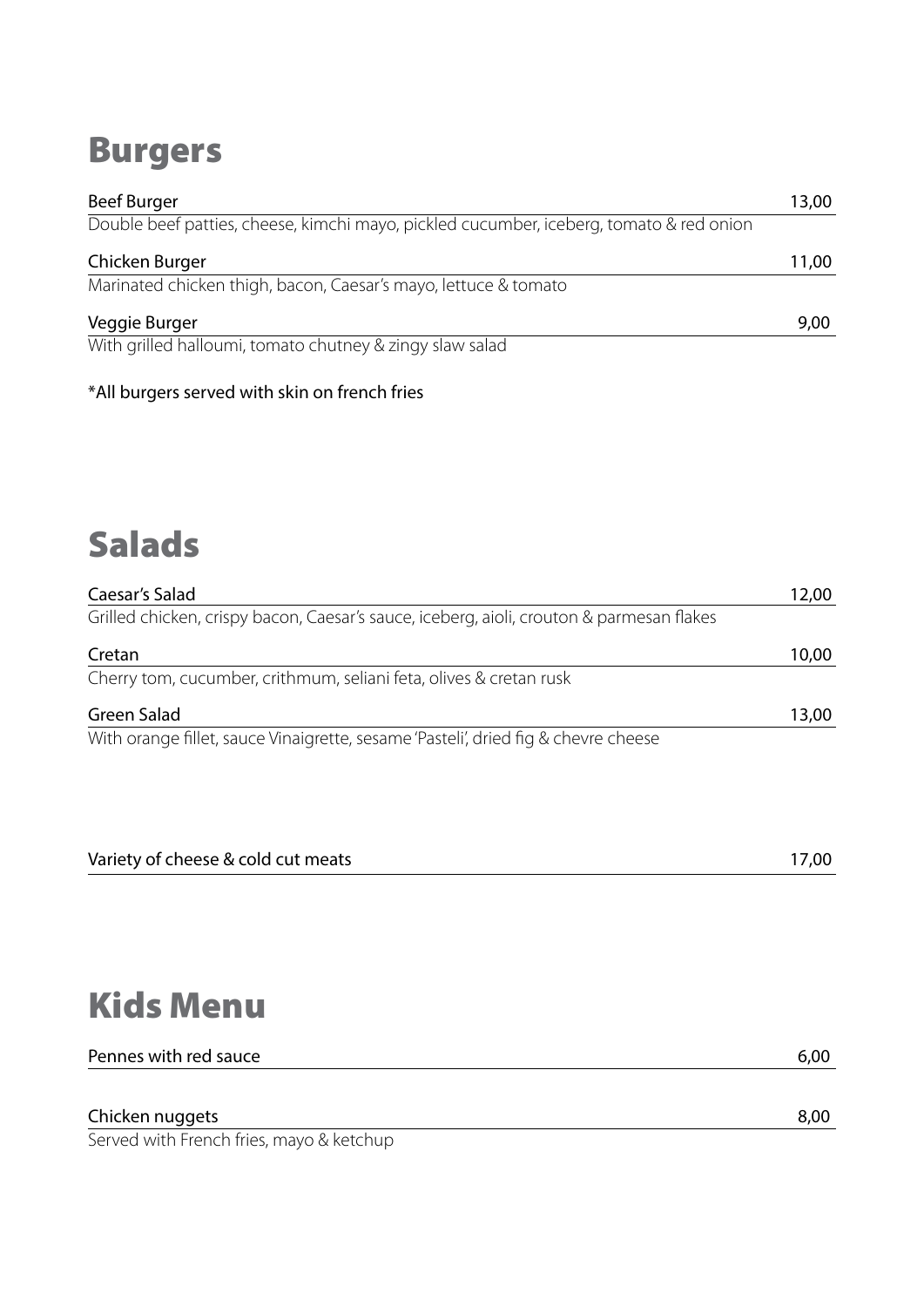#### **Desserts**

| <b>Comber Banoffee</b>                                                                 | 12,00       |
|----------------------------------------------------------------------------------------|-------------|
| Fresh banana with white crumble, dulcey namelaka, banana jelly & salted caramel        |             |
| Chocolate Lava                                                                         | 15,00       |
| with Miso lime toffee sauce & caramel ice cream                                        |             |
| <b>Strawberry Mille feuille</b>                                                        | 12,00       |
| with strawberry ice cream & strawberry elements                                        |             |
| Tiramisu                                                                               | 9,00        |
| with light mascarpone cream flavored with espresso & cocoa soil with kalhua & amaretto |             |
| <b>Beachcomber Tower</b>                                                               | 32,00       |
| Vanilla ice cream, stracciatella, gianduja, crispy hazelnuts, chocolate & caramel      |             |
| Seasonal fruits                                                                        | 14,00       |
| Ice cream & sorbet variety                                                             | 1,50 & 3,00 |
| Waffles                                                                                | 6,50        |
| With chocolate and ice cream. Ask for toppings.                                        |             |

# Beers

| Mythos Draft 0.4L          | 4,00  |
|----------------------------|-------|
| Mythos Radler 0.33L        | 6,00  |
| Fix Anef 0.33L             | 6,00  |
| Mythos Ice 0.33L           | 6,00  |
| Estrella inedit Damm 0.75L | 22,00 |
| <b>Stella</b>              | 6,00  |
| Solo Americana             | 7,00  |
| Solo O Askianos            | 7,00  |
| Guiness                    | 7,00  |
| Corona 0.35L               | 6,00  |
| Erdinger 0.5L              | 7,00  |
| <b>Bud</b>                 | 6,00  |
| Magners cider 0.5L         | 9,00  |
| Somersby apple cider 0.33L | 7,00  |
| Somersby watermelon 0.33L  | 7,00  |
|                            |       |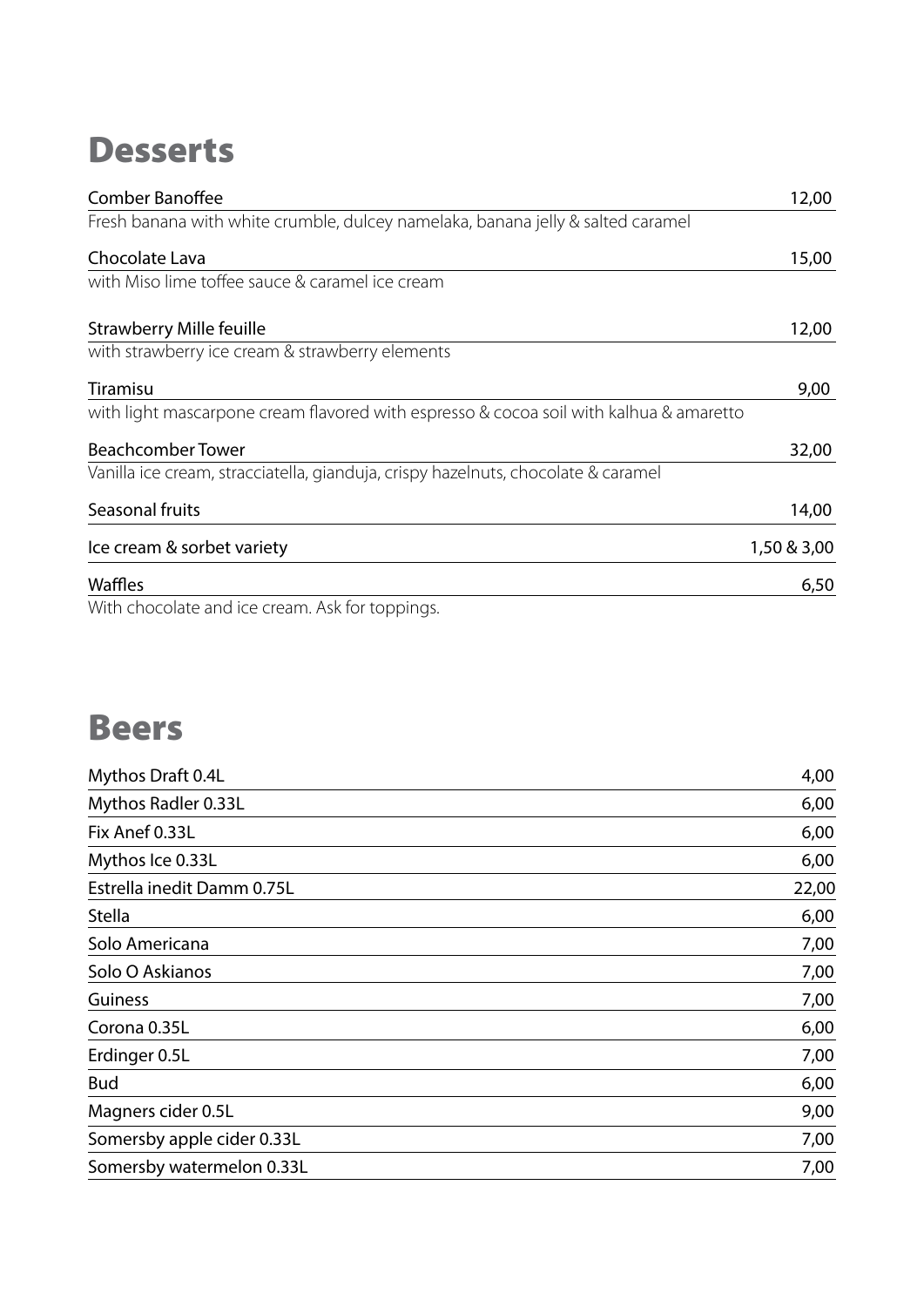# Refreshments

| Coca Cola                             | 3,50 |
|---------------------------------------|------|
| Sprite                                | 3,50 |
| Perrier 0.33L                         | 5,00 |
| Soda                                  | 3,50 |
| 3 Cents Pink Grapefruit Soda          | 5,00 |
| 3 Cents Ginger Beer                   | 5,00 |
| Fever Tree Mediterranean Tonic        | 5,00 |
| 3 Cents Pergamont and Mandarin        | 5,00 |
| London Essence Indian Tonic           | 5,00 |
| London Essence Roasted Pineapple Soda | 5,00 |

# Juices

| Fresh Juice       | t, JU |
|-------------------|-------|
| Mixed fruit Juice | טנ,כ  |

# **Coffees**

| Greek coffee      | 2,50 |
|-------------------|------|
| Freddo Espresso   | 4,00 |
| Freddo Cappuccino | 4,00 |
| Espresso          | 3,00 |
| Cappuccino        | 4,00 |
| Latte Macchiato   | 4,00 |
| Frappe            | 4,00 |

# Milkshakes

| $\sim$ |
|--------|
|        |

#### **Water**

| Zaros 1L                       | 2,00 |
|--------------------------------|------|
| S. Pellegrino 0.75 L           | 6,00 |
| Aqua Panna Mineral Water 0.75L | 6,00 |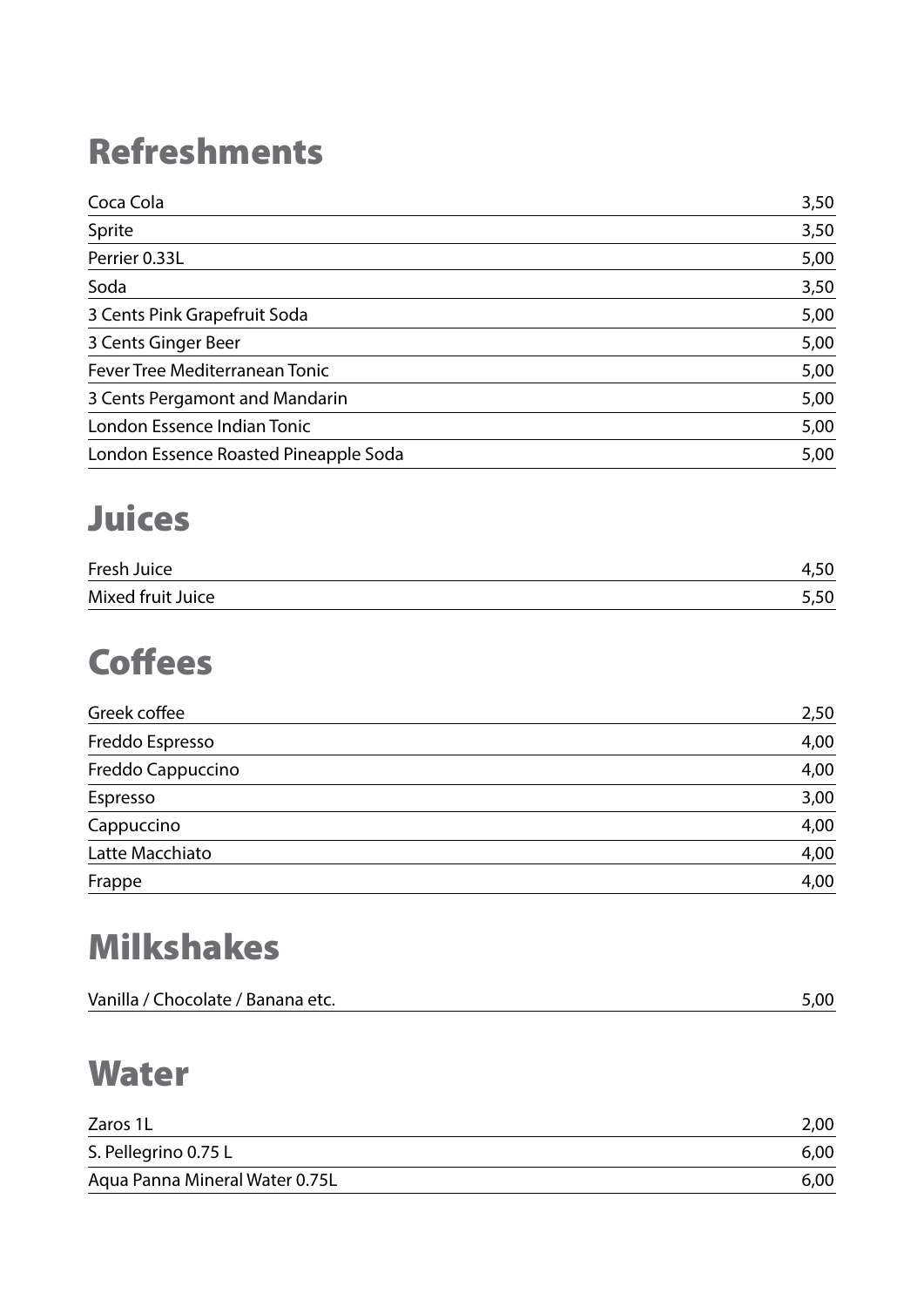

Indulge in an unforgettable experience with the most luxurious shisha pipes ever made. Please ask our waiter about available flavors and cocktails.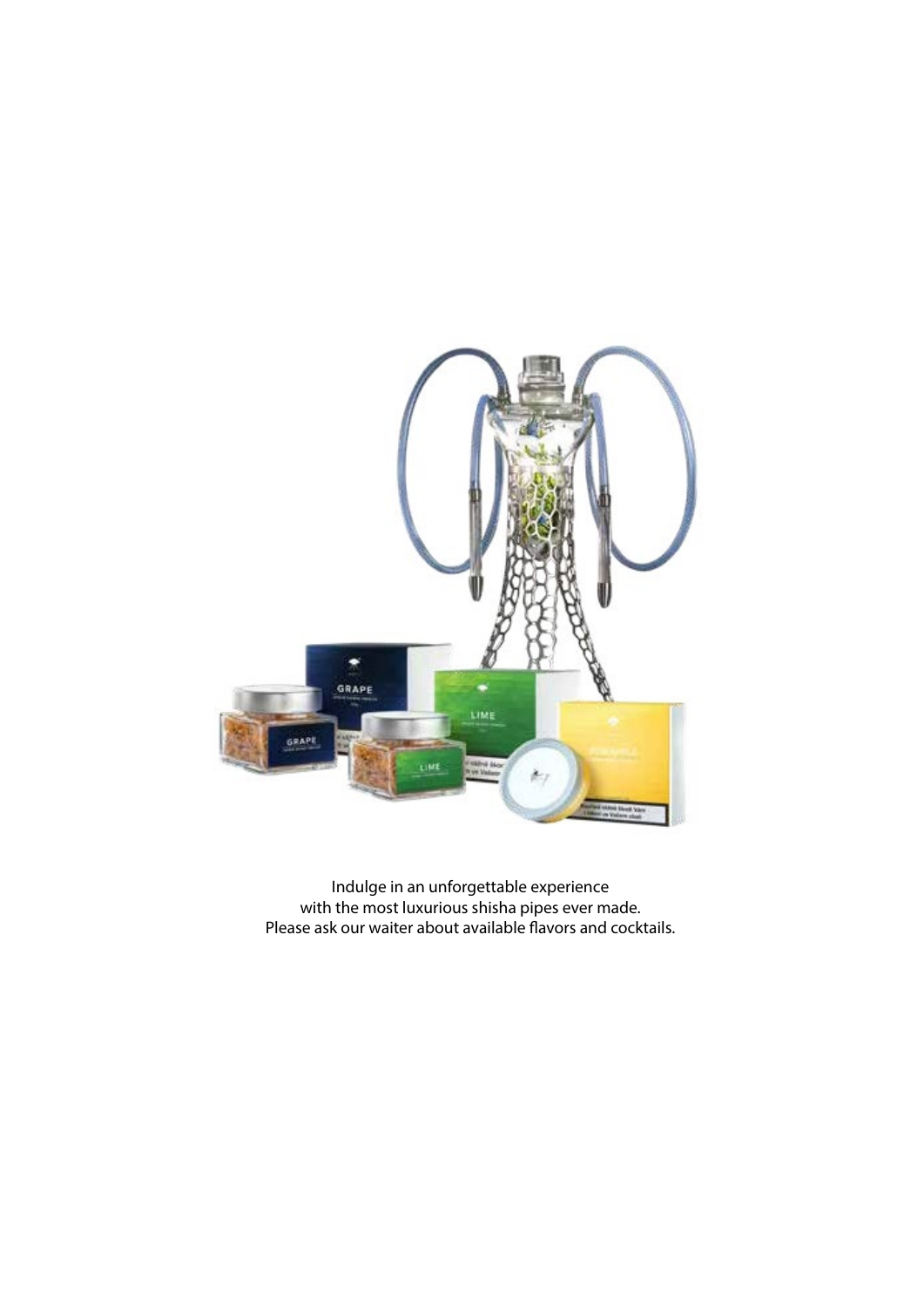

For cigar aficionados who appreciate and know how to enjoy a great smoke, Beachcomber offers a selection of fine cigars(on availability basis) to suit every taste. Just ask our waiter.